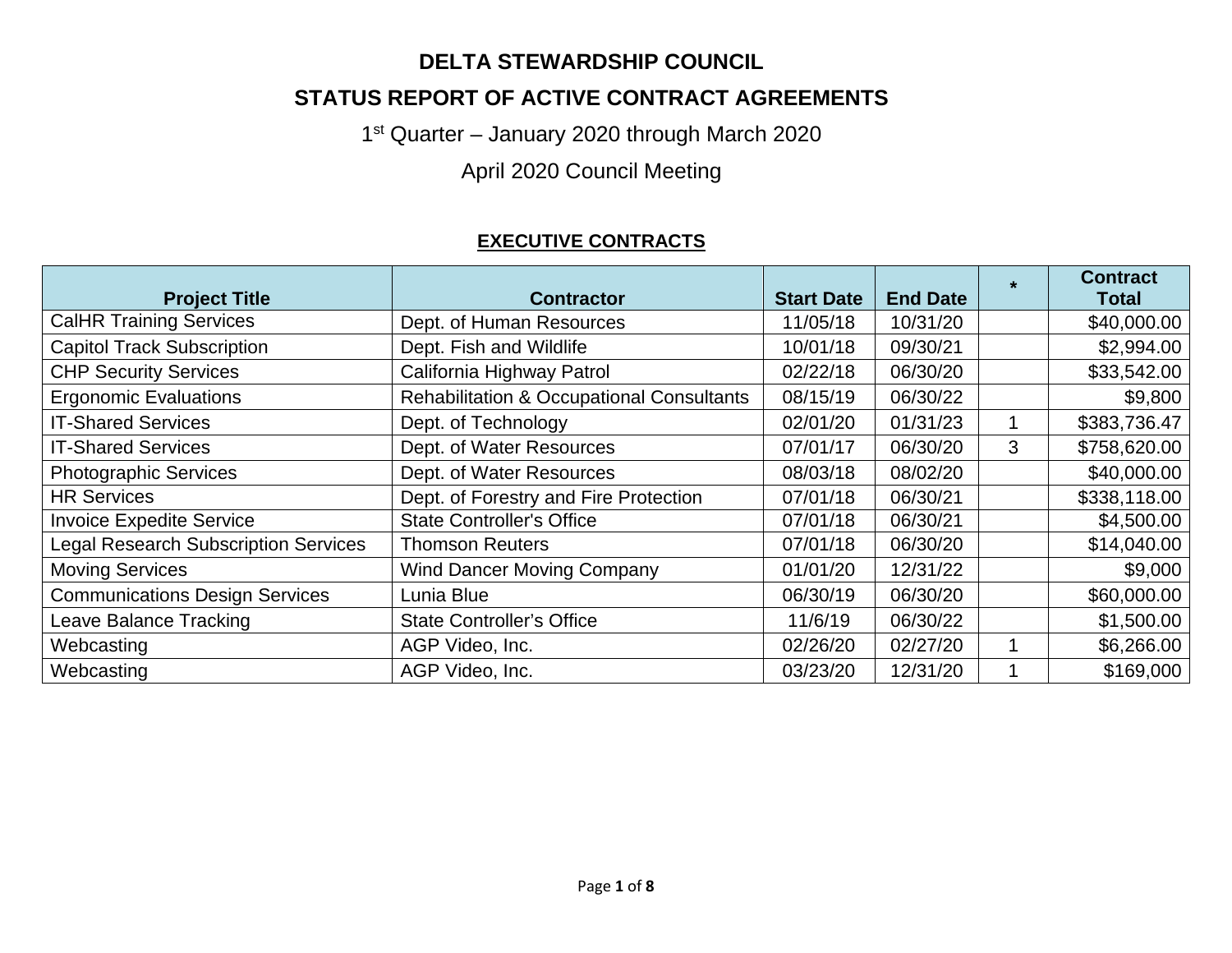#### **SCIENCE CONTRACTS**

| <b>Project Title</b>                                                                 | <b>Contractor</b>                          | <b>Start Date</b> | <b>End Date</b> | $\star$ | <b>Contract</b><br><b>Total</b> |
|--------------------------------------------------------------------------------------|--------------------------------------------|-------------------|-----------------|---------|---------------------------------|
| Bay-Delta Enterprise Implementation --<br>see Task Orders (TOs) below                | <b>SFEI/Aquatic Science Center</b>         | 06/01/17          | 06/30/20        | 2,3     | \$972,724.00                    |
| TO #1 - Task 6 (partial), Delta<br>Landscape Scenario Planning                       | <b>SFEI/Aquatic Science Center</b>         | 06/01/17          | 06/30/20        |         | \$92,214.00                     |
| TO #2 - Task 1, Project Management<br><b>Activities</b>                              | <b>SFEI/Aquatic Science Center</b>         | 06/01/17          | 06/30/20        |         | \$87,000.00                     |
| <b>Task Order Total:</b>                                                             |                                            |                   |                 |         | \$179,214.00                    |
| <b>CMSI University California Davis Joint</b><br>Symposium                           | <b>UC Davis</b>                            | 06/01/16          | 06/30/20        |         | \$222,463.00                    |
| Delta Science Fellows Program 2017<br>Sea Grant                                      | <b>UC San Diego</b>                        | 06/30/17          | 06/30/20        |         | \$2,074,957.00                  |
| Delta Science Fellows Program 2020<br>and State Policy Fellows 2020/2021             | <b>UC San Diego</b>                        | 07/01/19          | 04/30/22        |         | \$2,046,222.00                  |
| Delta Science Program Independent<br>Experts, Conferences, Management                | <b>Association of Bay Area Governments</b> | 09/30/15          | 06/30/20        |         | \$951,000.00                    |
| <b>Delta Science Tracker Assessment</b>                                              | <b>SSJ Delta Conservancy</b>               | 06/30/18          | 06/30/20        |         | \$50,000.00                     |
| Informing Delta Management using<br><b>Biotelemetry Symposium Synthesis</b><br>Paper | <b>Cramer Fish Sciences</b>                | 11/01/17          | 06/30/20        |         | \$7,000.00                      |
| <b>Integrated Modeling Support</b>                                                   | Tetra Tech, Inc.                           | 06/30/18          | 06/30/20        |         | \$387,005.00                    |
| <b>Managed Relocation Symposium</b><br><b>Synthesis Paper</b>                        | <b>Gregory Backus</b>                      | 12/01/17          | 11/30/20        |         | \$7,000.00                      |
| <b>Operation Baseline Study</b>                                                      | <b>USGS</b>                                | 06/01/17          | 06/30/20        |         | \$848,000.00                    |
| <b>Operation Baseline Study</b>                                                      | Wim Kimmerer                               | 02/01/18          | 06/30/20        |         | \$18,000.00                     |
| <b>Phase Two Transport Model</b>                                                     | Resource Management Associates, Inc.       | 06/30/18          | 06/30/20        |         | \$55,050.00                     |
| PSN 18/19 - Panel Review                                                             | <b>UC San Diego</b>                        | 10/02/18          | 06/30/20        |         | \$223,059.00                    |
| PSN 18/19 - Next Generation Multi-<br><b>Hazard Levee Risk Assessment</b>            | <b>UC Los Angeles</b>                      | 06/30/19          | 04/30/21        |         | \$271,182.00                    |
| PSN 18/19 - Next Generation Multi-<br><b>Hazard Levee Risk Assessment</b>            | <b>Bachand and Associates</b>              | 06/30/19          | 04/30/21        |         | \$160,431.00                    |
| PSN 18/19 - Next Generation Multi-<br><b>Hazard Levee Risk Assessment</b>            | HydroFocus, Inc.                           | 06/30/19          | 04/30/21        |         | \$142,243.50                    |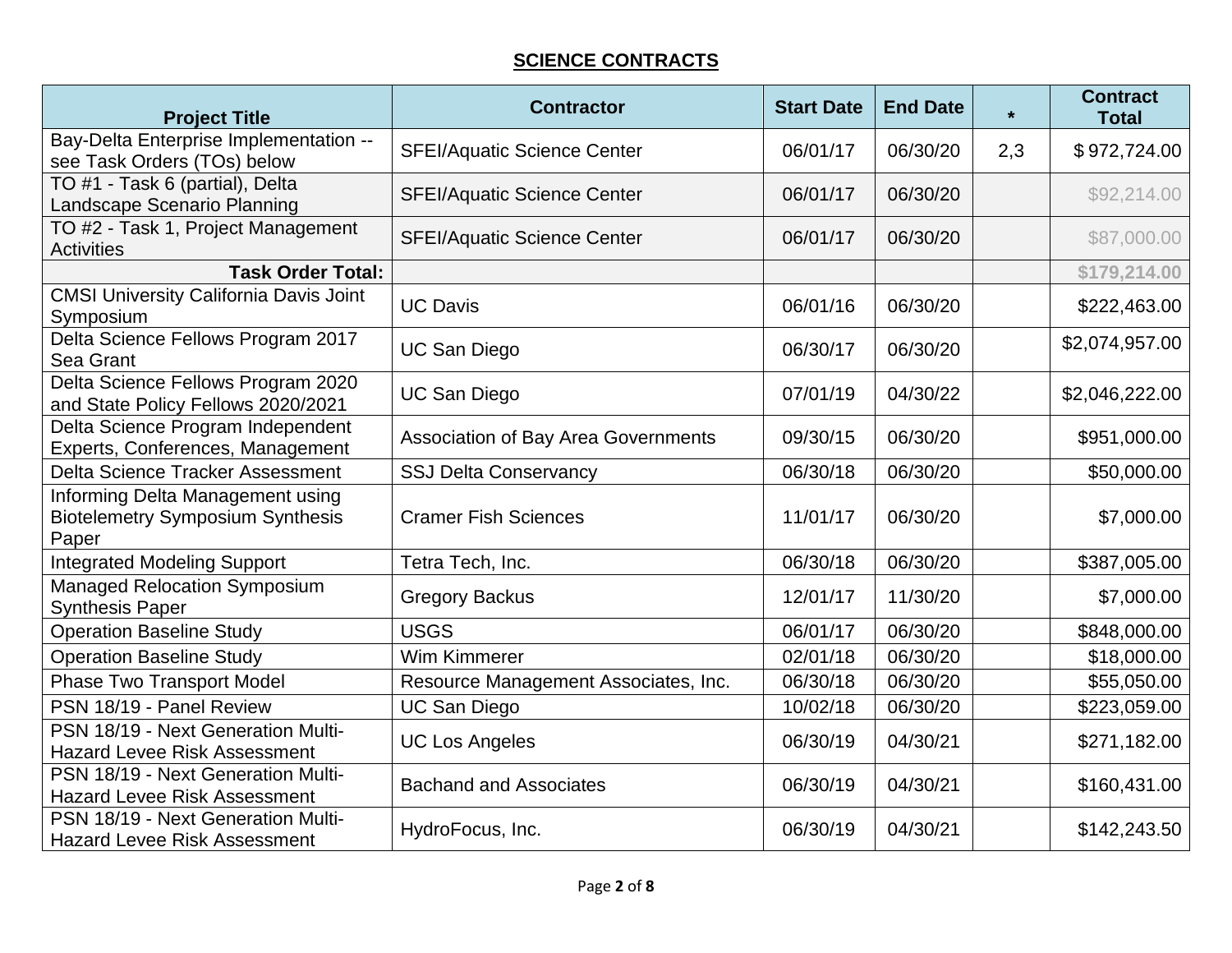| <b>Project Title</b>                                                                                                                         | <b>Contractor</b>                     | <b>Start Date</b> | <b>End Date</b> | $\star$ | <b>Contract</b><br><b>Total</b> |
|----------------------------------------------------------------------------------------------------------------------------------------------|---------------------------------------|-------------------|-----------------|---------|---------------------------------|
| PSN 18/19 - Next Generation Multi-<br><b>Hazard Levee Risk Assessment</b>                                                                    | Resource Management Associates, Inc.  | 06/30/19          | 04/30/21        |         | \$100,490.00                    |
| PSN 18/19 - Next Generation Multi-<br><b>Hazard Levee Risk Assessment</b>                                                                    | Lawrence Berkeley National Laboratory | 06/30/19          | 04/30/21        |         | \$250,000.00                    |
| PSN 18/19 - Recreational Hunting Eco<br><b>Service Restoration Bay-Delta</b><br>Watershed                                                    | Santa Clara University                | 06/30/19          | 12/31/20        |         | \$236,377.00                    |
| PSN 18/19 - Quantifying Contribution of<br><b>Tidal Flow Variation to survival Juvenile</b><br><b>Chinook Salmon</b>                         | <b>USGS</b>                           | 06/30/19          | 04/30/21        |         | \$744,390.77                    |
| PSN 18/19 - Quantifying Contribution of<br><b>Tidal Flow Variation to survival Juvenile</b><br><b>Chinook Salmon</b>                         | Resource Management Associates, Inc.  | 06/30/19          | 04/30/21        |         | \$250,234.85                    |
| PSN 18/19 - Synchrony of Native Fish<br>Movements: Synthesis Science Toward<br>Adaptive Water Management in CV                               | <b>UC Davis</b>                       | 06/30/19          | 04/30/22        |         | \$742,415.00                    |
| PSN 18/19 - Changes in Organic<br>Carbon and Food Resources in<br>Response to Historical Events in SSJ<br><b>Delta</b>                       | Virginia Institute of Marine Science  | 06/30/19          | 04/20/21        |         | \$199,499.73                    |
| PSN 18/19 - An Evaluation of Sublethal<br>and Latent Pyrethroid Toxicity Across<br><b>Salinity Gradient Two Delta Fish</b><br><b>Species</b> | <b>Oregon State University</b>        | 06/30/19          | 01/31/21        |         | \$494,663.21                    |
| PSN 18/19 - Impact of Temperature and<br><b>Contaminants on Chinook Salmon</b><br>Survival: A Multi-Stressor Approach                        | <b>NOAA Fisheries</b>                 | 08/01/19          | 04/30/21        |         | \$478,048.00                    |
| PSN 18/19 - Resolving Contradictions in<br><b>Foodweb Support for Native Pelagic</b><br><b>Fishes</b>                                        | San Francisco State University        | 06/30/19          | 04/30/21        |         | \$1,064,896.14                  |
| PSN 18/19 - Assessing Sediment<br>Nutrient Storage and Release in the<br>Delta                                                               | <b>USGS</b>                           | 06/30/19          | 04/30/21        |         | \$510,974.78                    |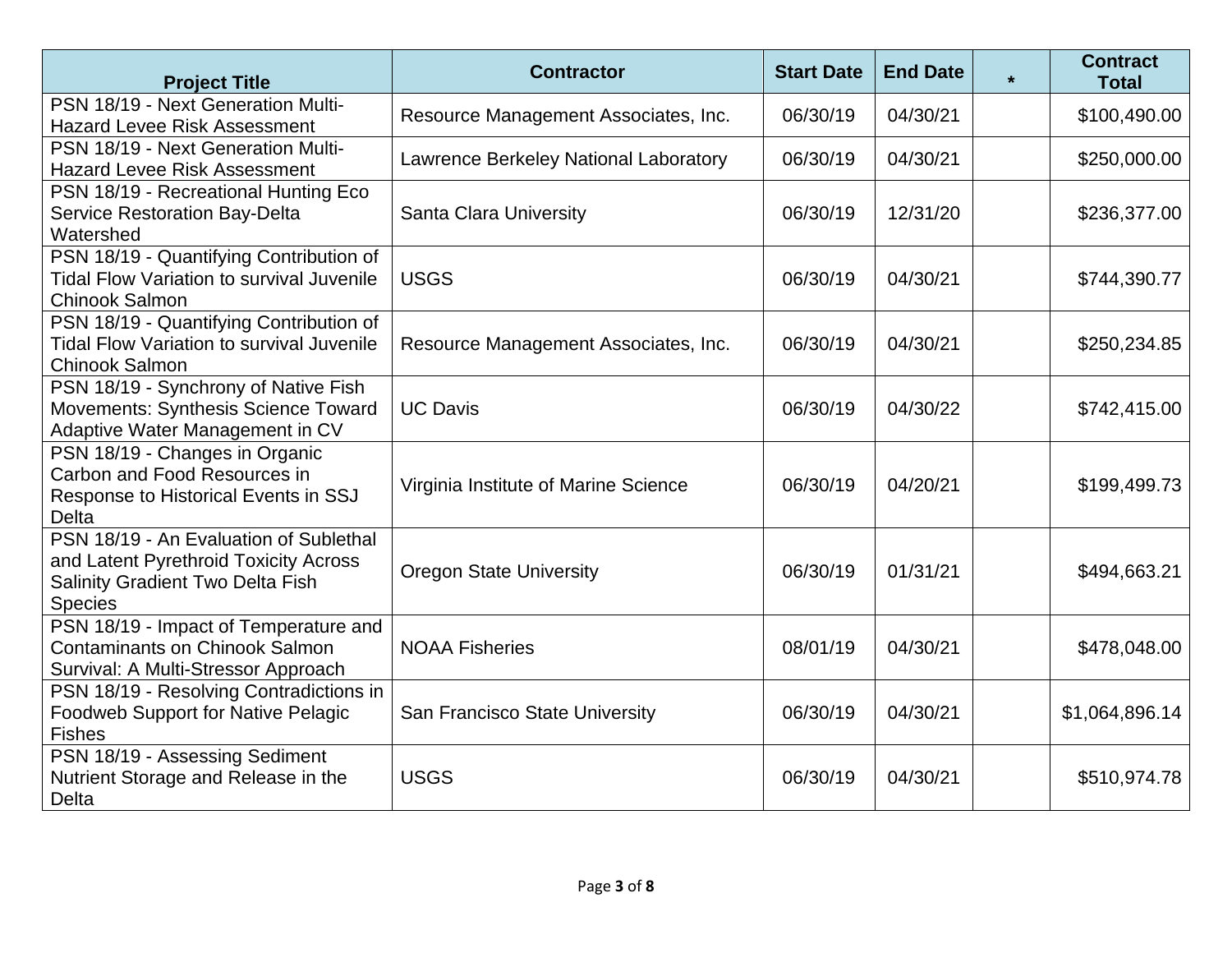| <b>Project Title</b>                                                                                                                                                 | <b>Contractor</b>                  | <b>Start Date</b> | <b>End Date</b> | $\star$ | <b>Contract</b><br><b>Total</b> |
|----------------------------------------------------------------------------------------------------------------------------------------------------------------------|------------------------------------|-------------------|-----------------|---------|---------------------------------|
| PSN 18/19 - Assessing Sediment<br>Nutrient Storage and Release in the<br><b>Delta</b>                                                                                | <b>UC Davis</b>                    | 06/30/19          | 04/30/21        |         | \$167,272.60                    |
| PSN 18/19 - Assessing Sediment<br>Nutrient Storage and Release in the<br><b>Delta</b>                                                                                | <b>SFEI/Aquatic Science Center</b> | 06/30/19          | 04/30/21        |         | \$15,935.99                     |
| PSN 18/19 - An Improved Genomics<br><b>Tool Characterizing Life History</b><br><b>Diversity Promoting Resilience CV</b><br><b>Chinook Salmon</b>                     | <b>Michigan State University</b>   | 06/30/19          | 04/30/21        |         | \$632,909.02                    |
| PSN 18/19 - Evaluating Juvenile<br>Salmonid Behavioral Responses to<br><b>Hydrodynamic Conditions in SSJ Delta</b>                                                   | <b>State Water Contractors</b>     | 06/30/19          | 04/30/21        |         | \$445,921.00                    |
| PSN 18/19 - Improving Green Sturgeon<br><b>Population Migration and Monitoring</b>                                                                                   | <b>UC Santa Cruz</b>               | 02/01/20          | 01/31/22        |         | \$487,440.00                    |
| PSN 18/19 - Integrated Science,<br>Management of Nutrient Salt, Mercury<br><b>Export from SJ River Wetland</b><br><b>Tributaries Delta</b>                           | <b>UC Merced</b>                   | 06/30/19          | 04/30/22        |         | \$863,160.00                    |
| PSN 18/19 - Tidal Wetland Restoration<br>Bay-Delta Region: Developing Tools<br><b>Measure Carbon Sequestration</b><br>Subsidence Reversal, and Climate<br>Resilience | <b>CSU East Bay</b>                | 04/01/19          | 04/31/21        |         | \$980,768.00                    |
| PSN 18/19 - Low-cost Satellite Remote<br>Sensing of SSJ Delta Enhance Mapping<br>Invasive and Native Aquatic Vegetation                                              | <b>UC Davis</b>                    | 06/30/19          | 04/30/21        |         | \$374,880.00                    |
| <b>Restoration Benefits NE Delta</b><br>Landscape                                                                                                                    | <b>UC Davis</b>                    | 05/15/16          | 06/30/20        |         | \$1,884,437.00                  |
| <b>Science Writing Summarizing</b><br>Symposium on Ecosystems Thresholds                                                                                             | Erik Grijalva                      | 10/14/19          | 06/30/22        |         | \$7,000.00                      |
| Salmon Disease Ecology Symposium<br>Summary                                                                                                                          | <b>Brendan Lehman</b>              | 03/01/18          | 06/30/20        |         | \$7,000.00                      |
| <b>Salmon Tagging Study</b>                                                                                                                                          | <b>UC Davis</b>                    | 06/01/16          | 06/30/20        | 3       | \$1,890,277.00                  |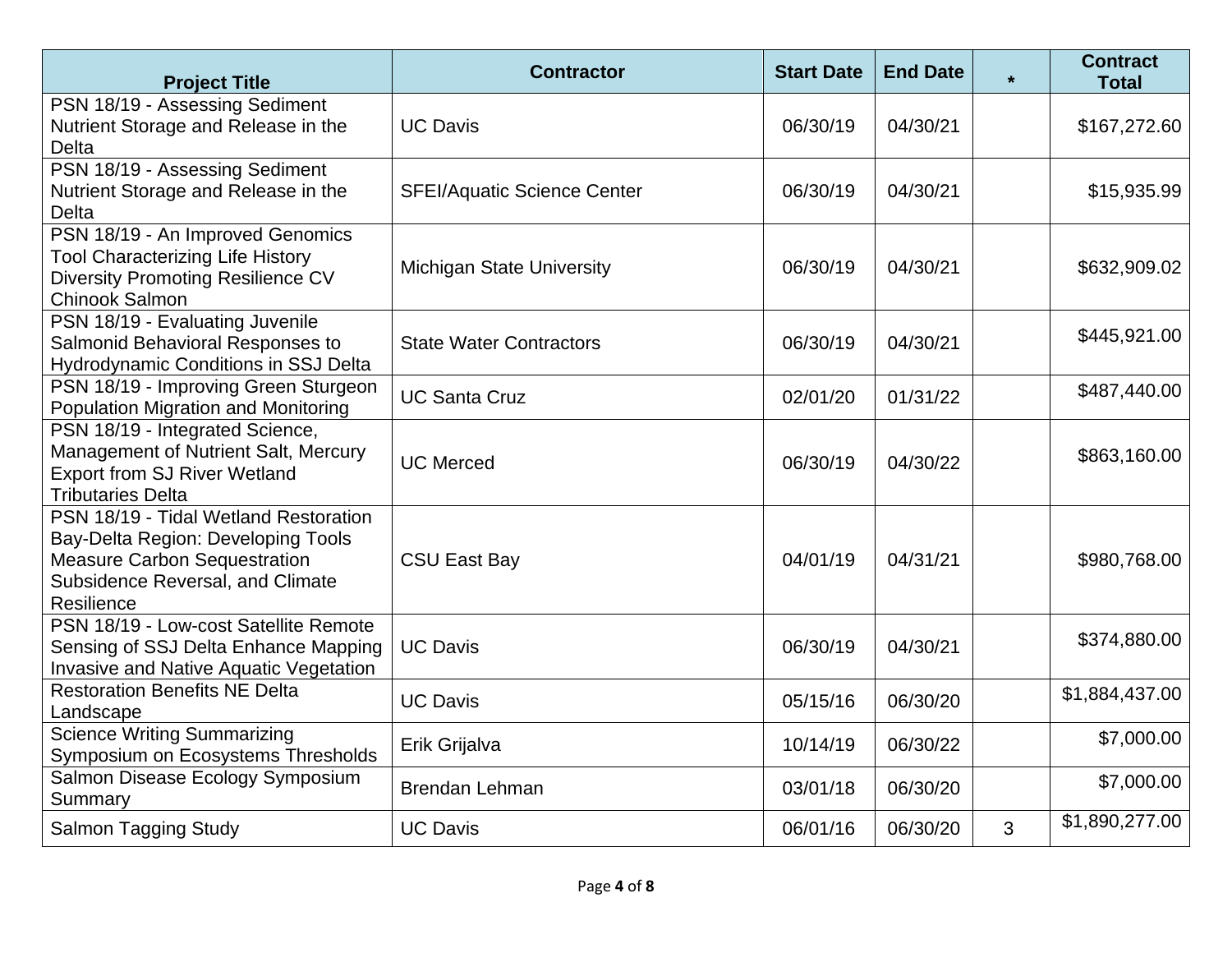| <b>Project Title</b>                                                           | <b>Contractor</b>                     | <b>Start Date</b> | <b>End Date</b> | $\star$     | <b>Contract</b><br><b>Total</b> |
|--------------------------------------------------------------------------------|---------------------------------------|-------------------|-----------------|-------------|---------------------------------|
| San Francisco Estuary & Watershed<br>Science on-line Journal                   | <b>UC Davis</b>                       | 06/30/18          | 06/30/20        |             | \$766,158.00                    |
| Social Science Task Force                                                      | <b>UC Davis</b>                       | 06/30/18          | 06/30/20        |             | \$172,050.00                    |
| Symposium on Salinity Report                                                   | <b>Cameron Ghalambor</b>              | 09/26/18          | 06/30/21        |             | \$7,000.00                      |
| Delta Mercury Control Program<br>Independent Scientific Review Panel           | <b>Carl Mitchell</b>                  | 04/22/19          | 12/31/20        | 3           | \$13,800.00                     |
| Delta Mercury Control Program<br>Independent Scientific Review Panel           | <b>Robert Mason</b>                   | 04/22/19          | 12/31/20        | 3           | \$14,600.00                     |
| Delta Mercury Control Program<br>Independent Scientific Review Panel           | <b>Brian Branfireun</b>               | 04/22/19          | 12/31/20        | 3           | \$17,000.00                     |
| Water Quality and Hydrodynamic Model<br><b>Review and Scoping Study</b>        | Resource Management Associates, Inc.  | 06/30/17          | 06/30/20        |             | \$325,000.00                    |
| <b>Remote Sensing</b>                                                          | <b>UC Davis</b>                       | 03/01/19          | 04/30/20        |             | \$46,009.00                     |
| Delta Mercury Control Program<br><b>Independent Scientific Review Panel</b>    | Smithsonian Institute                 | 04/25/19          | 12/31/20        | 3           | \$13,800.00                     |
| Science Writing Summarizing the eDNA<br>Symposium                              | Raman Nagarajan                       | 01/15/20          | 04/30/22        |             | \$7,000.00                      |
| <b>CAMT Decision Support Tool</b>                                              | <b>Denise Reed</b>                    | 02/26/20          | 12/31/20        | 1           | \$7,052.00                      |
| <b>CAMT Decision Support Tool</b>                                              | <b>Resource Management Associates</b> | 11/01/19          | 12/31/20        |             | \$10,075.44                     |
| <b>CAMT Decision Support Tool</b>                                              | Wim Kimmerer                          | 04/1/20           | 12/31/20        |             | 10,068.48                       |
| <b>CAMT Decision Support Tool</b>                                              | Kenneth Rose                          | 04/1/20           | 12/31/20        |             | \$11,073.00                     |
| <b>Watershed Demand</b>                                                        | <b>Greg Gartrell</b>                  | 02/03/20          | 03/31/21        | 1           | \$64,000.00                     |
| Academic Coordinator II (Social<br><b>Scientist Extension Specialist)</b>      | <b>UC San Diego</b>                   | 03/18/20          | 04/30/23        | 1           | \$430,994.00                    |
| <b>Delta Science Tracker</b>                                                   | ESSA Technologies, Ltd.               | 04/30/20          | 04/30/22        | $\mathbf 1$ | \$449,803.00                    |
| <b>Operation Baseline 2.0</b>                                                  | Virginia Institute of Marine Science  | 04/30/20          | 04/30/22        |             | \$155,520.00                    |
| <b>Operation Baseline 2.0</b>                                                  | <b>USGS</b>                           | 04/30/20          | 04/30/22        |             | \$943,645.00                    |
| <b>Operation Baseline 2.0</b>                                                  | <b>BSA Environmental Services</b>     | 04/30/20          | 04/30/22        | 1           | \$200,000.00                    |
| Climate Change Project Work Team<br>Leadership                                 | <b>USGS</b>                           | 03/01/20          | 06/30/22        | 1           | \$251,710.00                    |
| Reproducible Research Techniques for<br><b>Synthesis: Facilitated Training</b> | <b>UC Santa Barbara</b>               | 05/01/20          | 06/30/22        | 1           | \$180,810.00                    |
| 2020 Aquatic Vegetation Monitoring                                             | <b>UC Davis</b>                       | 05/01/20          | 03/31/21        | 1           | \$325,777.00                    |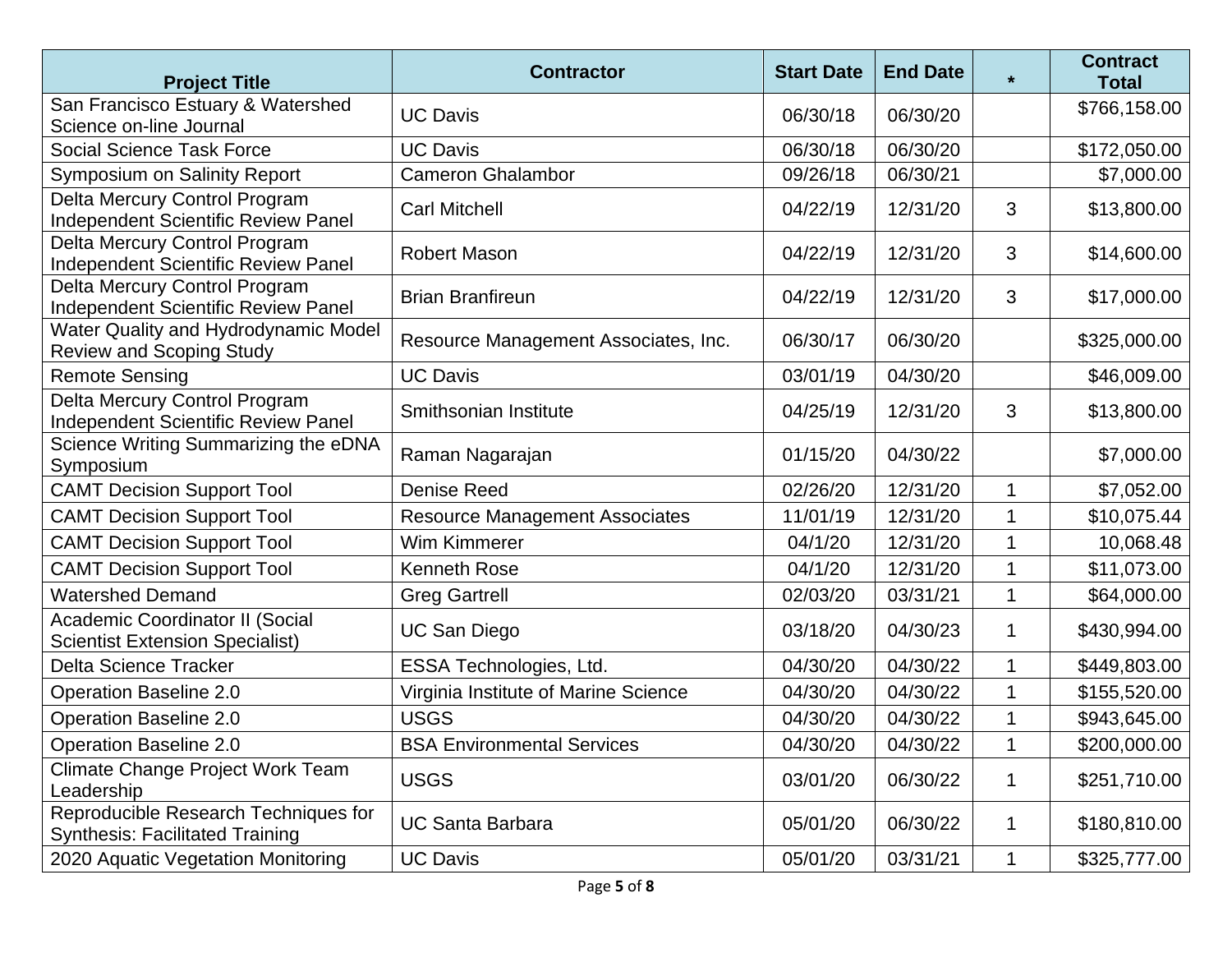| <b>Project Title</b>                                                                                 | <b>Contractor</b>                           | <b>Start Date</b> | <b>End Date</b> | <b>Contract</b><br><b>Total</b> |
|------------------------------------------------------------------------------------------------------|---------------------------------------------|-------------------|-----------------|---------------------------------|
| Science for adaptive management of<br>juvenile spring-run Chinook<br>salmon in the San Joaquin River | <b>UC Davis</b>                             | 05/01/20          | 06/30/22        | \$295,636.00                    |
| Otolith juvenile salmonid research                                                                   | <b>UC Davis</b>                             | 06/01/20          | 04/30/22        | \$372,684.00                    |
| 2021 Bay-Delta Science Conference<br>Coordination                                                    | <b>Utah State University Event Services</b> | 06/01/20          | 04/30/22        | \$200,000.00                    |
| Delta Mercury Control Program<br><b>Independent Scientific Review Panel</b>                          | Aqua Lux Lucis, Inc.                        | 05/01/20          | 12/31/20        | \$6,600.00                      |
| State of Bay-Delta Science Editorial<br><b>Board Member</b>                                          | Cliff Dahm                                  | 05/01/22          | 04/30/22        | \$41,316.00                     |
| State of Bay-Delta Science Editorial<br><b>Board Member</b>                                          | <b>Tracy Collier</b>                        | 05/01/22          | 04/30/22        | \$41,316.00                     |

# **PLANNING CONTRACTS**

| <b>Project Title</b>                                                                                                | <b>Contractor</b>                        | <b>Start Date</b> | <b>End Date</b> |     | <b>Contract Total</b> |
|---------------------------------------------------------------------------------------------------------------------|------------------------------------------|-------------------|-----------------|-----|-----------------------|
| <b>Civic Spark Fellow</b>                                                                                           | <b>Local Government Commission</b>       | 09/03/19          | 09/02/20        |     | \$26,000.00           |
| <b>Collaborative Platform for Agricultural</b><br><b>Production and Water Use Economic</b><br>Modeling in the Delta | <b>UC Merced</b>                         | 12/12/19          | 06/30/20        | 2,3 | \$85,000.00           |
| Database Systems Maintenance and<br>Support                                                                         | GEI Consultants, Inc.                    | 06/30/19          | 06/30/20        |     | \$9,728.85            |
| Delta Plan Amendments -- see Task<br>Orders (TO) below                                                              | <b>Stantec Consulting Services, Inc.</b> | 06/30/16          | 12/31/21        | 2,3 | \$6,010,000.00        |
| TO#1 - Strategic Plan Development for<br>Water Storage, Conveyance &<br><b>Operations</b>                           | <b>Stantec Consulting Services, Inc.</b> | 07/29/16          | 06/30/17        |     | \$146,010.00          |
| TO#2 - Project Management and<br>Coordination                                                                       | <b>Stantec Consulting Services, Inc.</b> | 06/27/16          | 03/31/21        | 3   | \$545,295.00          |
| TO#3 - CEQA for Delta Plan<br>Amendments                                                                            | <b>Stantec Consulting Services, Inc.</b> | 01/01/17          | 06/30/18        |     | \$1,982,934.42        |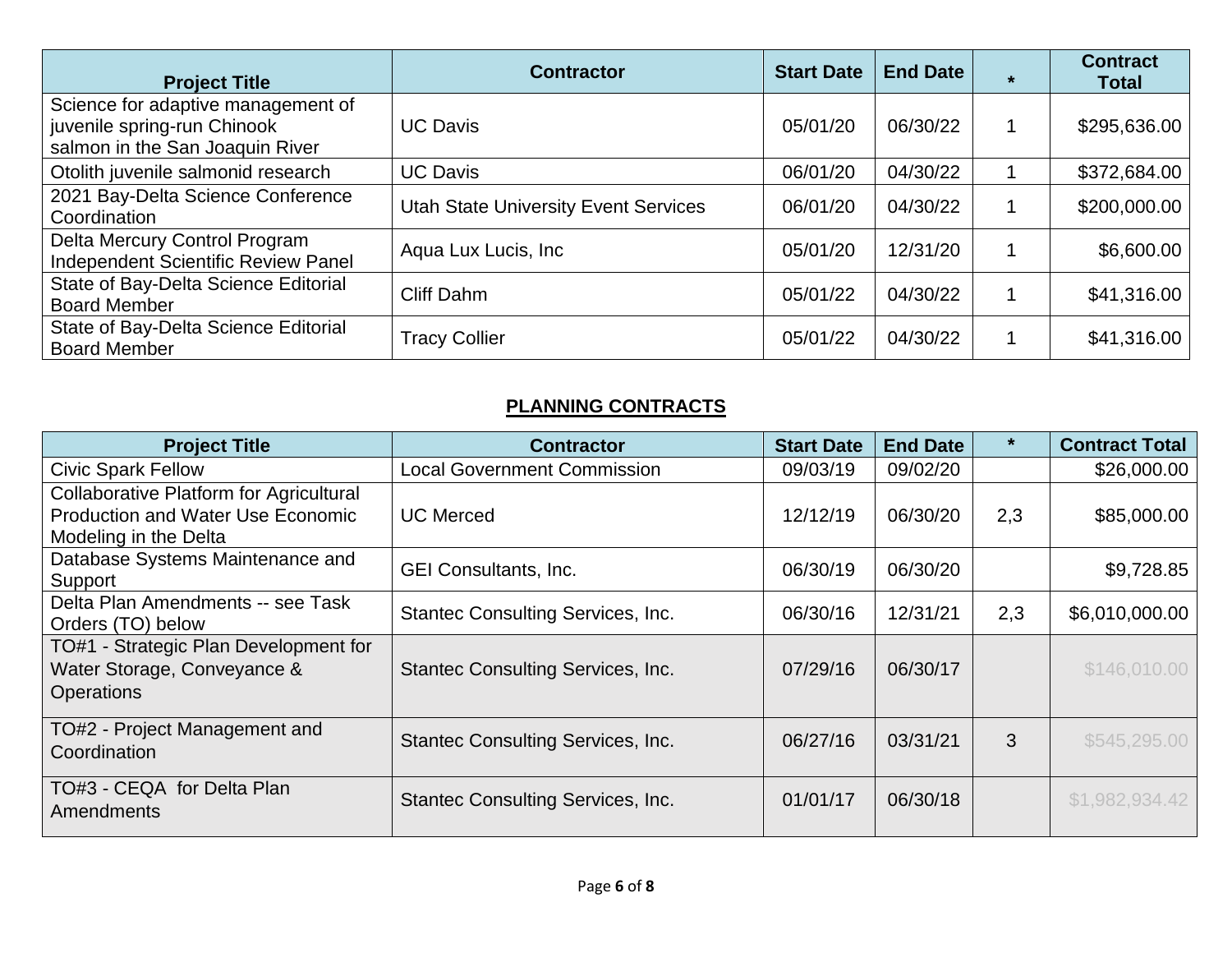| <b>Project Title</b>                                                                                       | <b>Contractor</b>                        | <b>Start Date</b> | <b>End Date</b> | $\star$      | <b>Contract Total</b> |
|------------------------------------------------------------------------------------------------------------|------------------------------------------|-------------------|-----------------|--------------|-----------------------|
| TO#4 - Conveyance, Storage Systems<br>& Operations of Both Delta Plan<br>Amendment                         | Stantec Consulting Services, Inc.        | 01/01/17          | 03/31/18        |              | \$198,175.75          |
| TO#5 - Support for the Delta Plan<br>Amendment to Ch 4-Protect, Restore<br>and Enhance the Delta Ecosystem | <b>Stantec Consulting Services, Inc.</b> | 10/16/17          | 03/31/21        | 3            | \$856,818.00          |
| TO#6 - CEQA for the Delta Plan<br>Amendment to Ch 4-Protect, Restore<br>and Enhance the Delta Ecosystem    | Stantec Consulting Services, Inc.        | 05/01/18          | 07/31/21        | 2,3          | \$1,179,369.00        |
| TO#7 - Support for Delta Plan<br><b>Amendments Rulemaking Process</b>                                      | <b>Stantec Consulting Services, Inc.</b> | 06/01/18          | 12/31/20        |              | \$431,869.00          |
| TO#8 - 5 Year DP Review                                                                                    | Stantec Consulting Services, Inc.        | 06/01/18          | 12/31/19        |              | \$349,950.00          |
| TO#9 - Delta Levees Analysis Update                                                                        | Stantec Consulting Services, Inc.        | 04/01/20          | 03/31/21        | $\mathbf{1}$ | \$317,736             |
| <b>Task Order Totals:</b>                                                                                  |                                          |                   |                 |              | \$6,008,167.17        |
| <b>Climate Change Vulnerability</b><br>Assessment (TO) below                                               | <b>AECOM</b>                             | 06/30/18          | 04/30/21        |              | \$650,000.00          |
| TO#1 - Project Scope and Organization                                                                      | <b>AECOM</b>                             | 07/01/18          | 06/30/19        |              | \$100,600.50          |
| TO#2 - Vulnerability Assessment<br>Support                                                                 | <b>AECOM</b>                             | 07/01/19          | 06/30/20        |              | \$308,860.00          |
| TO#2 - Amendment 1                                                                                         | <b>AECOM</b>                             | 11/04/19          | 06/30/20        |              | \$77,993              |
| TO#2 - Amendment 2                                                                                         | <b>AECOM</b>                             | 04/08/20          | 06/30/20        | 3            | 105,501               |
| <b>Task Order Totals:</b>                                                                                  |                                          |                   |                 |              | \$592,954.50          |
| Sea Level Rise Modeling                                                                                    | San Francisco State University           | 03/23/18          | 06/30/20        |              | \$115,478.00          |
| <b>Simplified Permitting Process</b>                                                                       | <b>State Coastal Conservancy</b>         | 06/30/18          | 04/30/20        |              | \$250,000.00          |